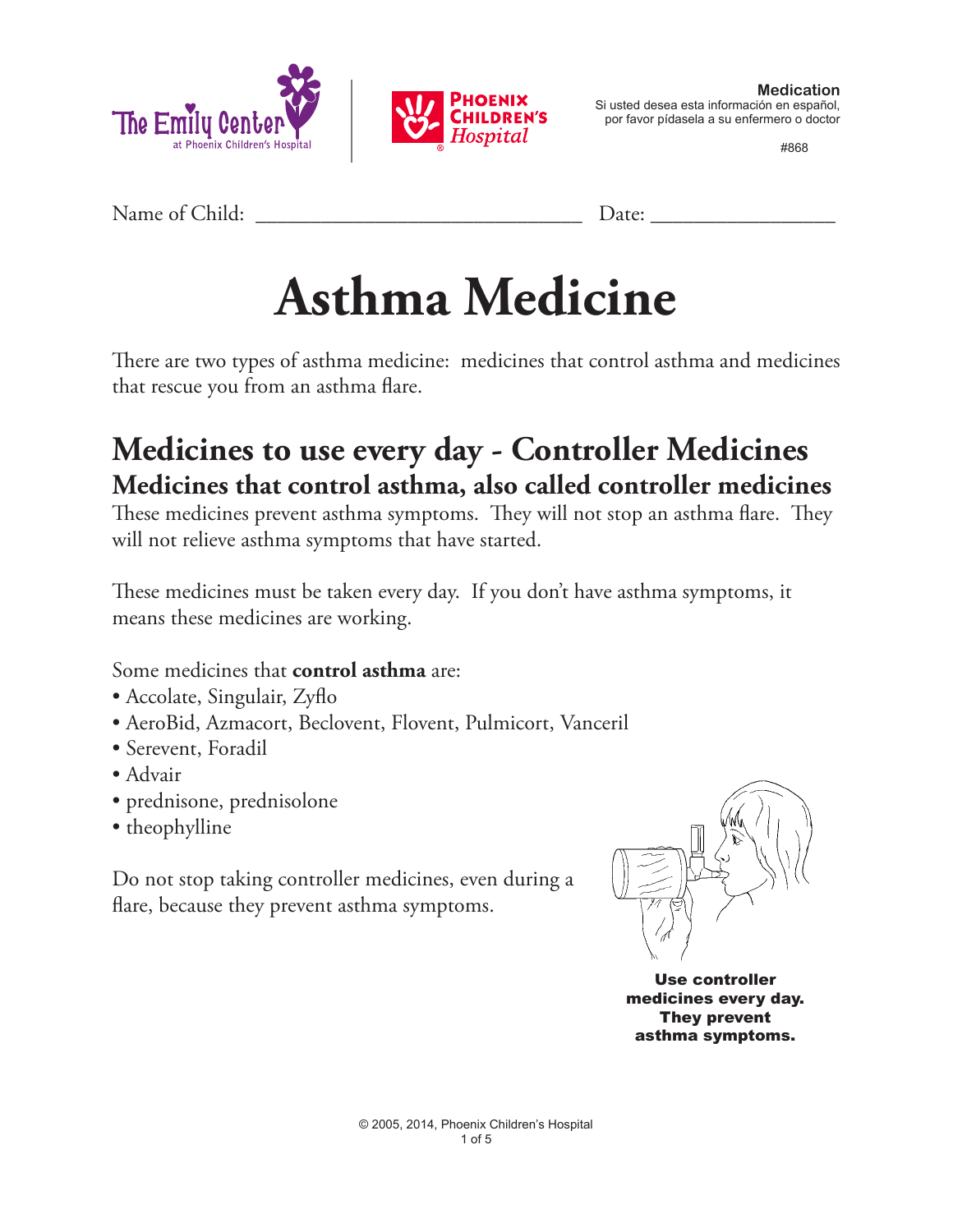### **Medicines to use only when needed - Rescue Medicines Medicines that rescue you from an asthma flare, also called reliever medicines**

These medicines work right away to relieve asthma symptoms. Use these only when there are asthma symptoms

Some medicines that **relieve asthma symptoms** are: • albuterol, Maxair, Proventil, Ventolin, Tornalate, Xopenex • ipratropium, Atrovent

#### **Never run out of medicine**



Use rescue medicines only when there are asthma symptoms.

Get more medicine before you run out.

**Check the label.** The label will say how many more times you can refill the medicine. If you have no refills left, call your doctor or nurse practitioner and ask for a new prescription. The pharmacy cannot refill the medicine unless the doctor prescribes it.

**Ask your pharmacy how you can order refills.** Every drug store is different. You may be able to call them or order a refill by computer.

**Plan ahead.** Order your refill before you run out. It could take several days to get more medicine.

**Keep your appointments with the doctor or nurse practitioner,** even if your child is not sick. They need to see how well your child's asthma is being controlled before writing a prescription for more medicine.

## **Now that you've read this:**

- $\Box$  Name the controller medicines your child takes to prevent asthma symptoms. (Check when done.)
- $\Box$  Name the rescue medicines your child takes to relieve asthma symptoms. (Check when done.)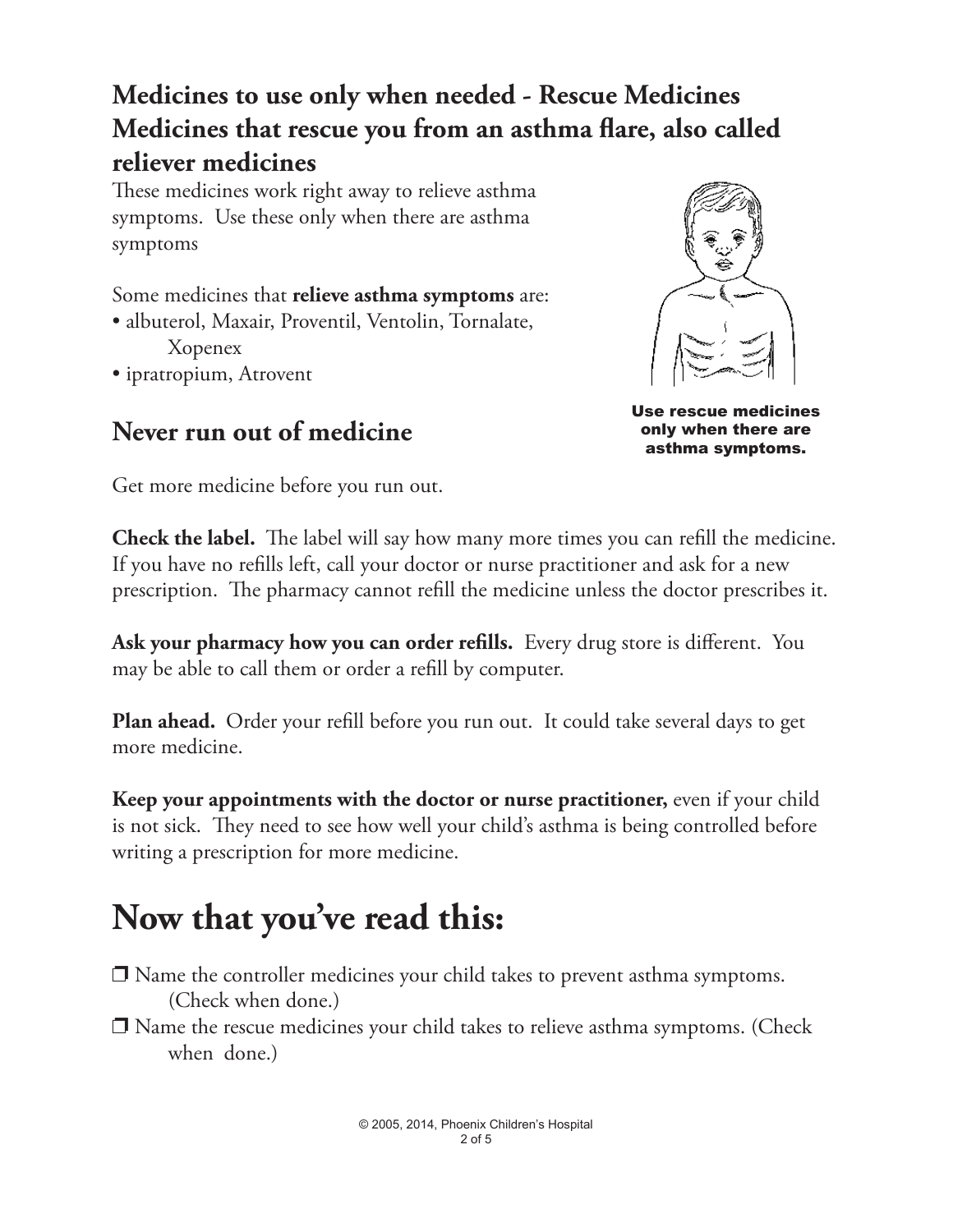- $\Box$  Tell your nurse, doctor, or respiratory therapist how you will know when to order more medicine. (Check when done.)
- $\Box$  Tell your nurse, doctor, or respiratory therapist what you would do if a medicine has no refills left. (Check when done.)



If you want to know more about child health and illness, visit our library at The Emily Center at Phoenix Children's Hospital 1919 East Thomas Road Phoenix, AZ 85016 602-933-1400 866-933-6459 www.phoenixchildrens.org www.theemilycenter.org Facebook: facebook.com/theemilycenter Twitter: @emilycenter Pinterest: pinterest.com/emilycenter

Disclaimer

The information provided at this site is intended to be general information, and is provided for educational purposes only. It is not intended to take the place of examination, treatment, or consultation with a physician. Phoenix Children's Hospital urges you to contact your physician with any questions you may have about a medical condition.

Friday, March 14, 2014 • DRAFT to family review #868 • Written by Monica Holmberg, PharmD • Illustrated by Dennis Swain and Irene Takamizu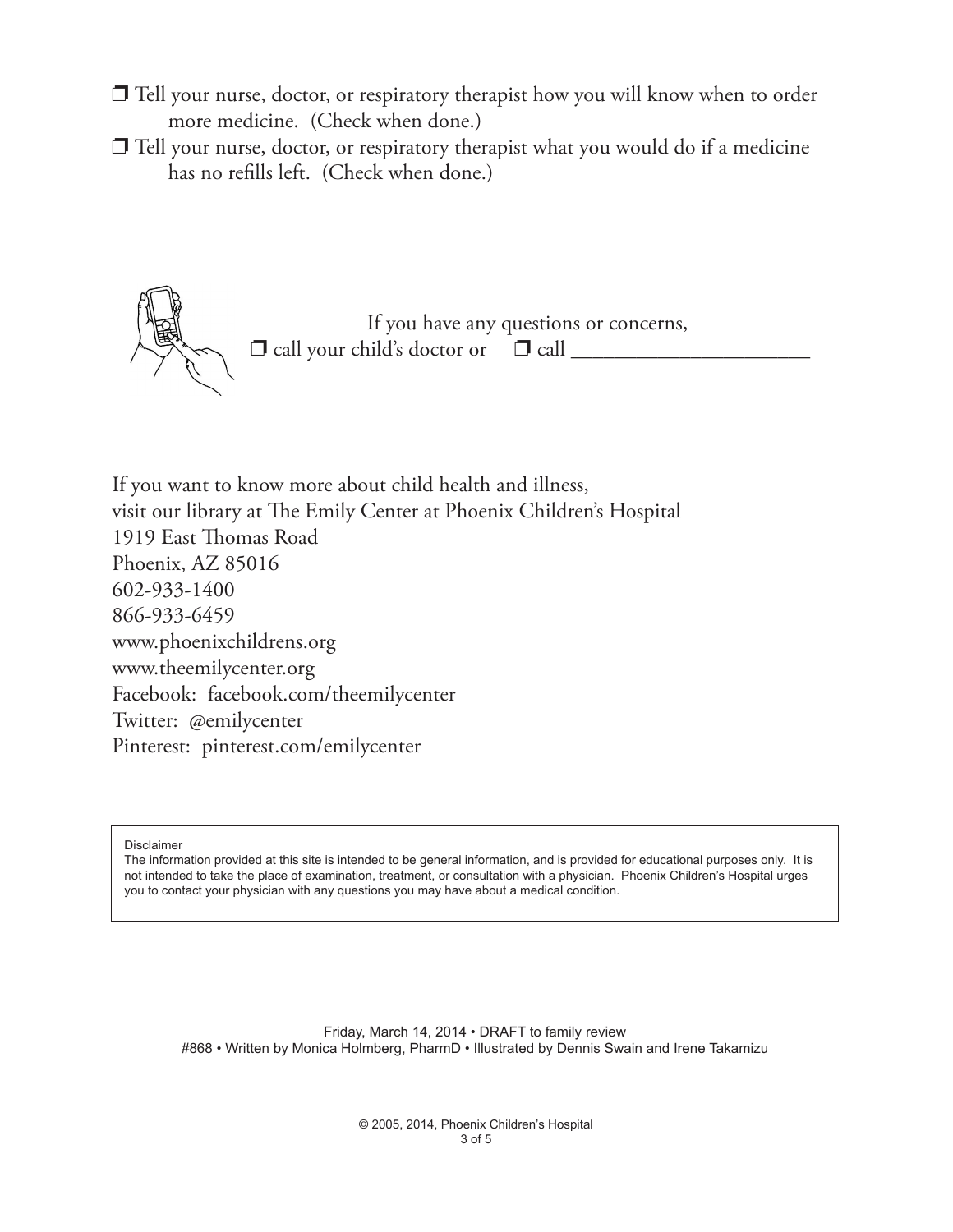

## **Asthma Medicine**

Name of Health Care Provider: Date returned: \_\_\_\_\_\_\_\_\_\_\_\_\_\_\_ D db

## Family Review of Handout

Health care providers: Please teach families with this handout. Families: Please let us know what you think of this handout.

| Would you say this handout is hard to read?                                       | J Yes      | □ No      |
|-----------------------------------------------------------------------------------|------------|-----------|
| easy to read?                                                                     | $\Box$ Yes | $\Box$ No |
| Please circle the parts of the handout that were hard to understand.              |            |           |
| Would you say this handout is interesting to read?                                | □ Yes      | <b>No</b> |
| Why or why not?                                                                   |            |           |
|                                                                                   |            |           |
| Would you do anything differently after reading<br>this handout?<br>If yes, what? | コ Yes      | -No       |
|                                                                                   |            |           |
|                                                                                   |            |           |
| After reading this handout, do you have any<br>questions about the subject?       | J Yes      | No        |
| If yes, what?                                                                     |            |           |
|                                                                                   |            |           |

#868